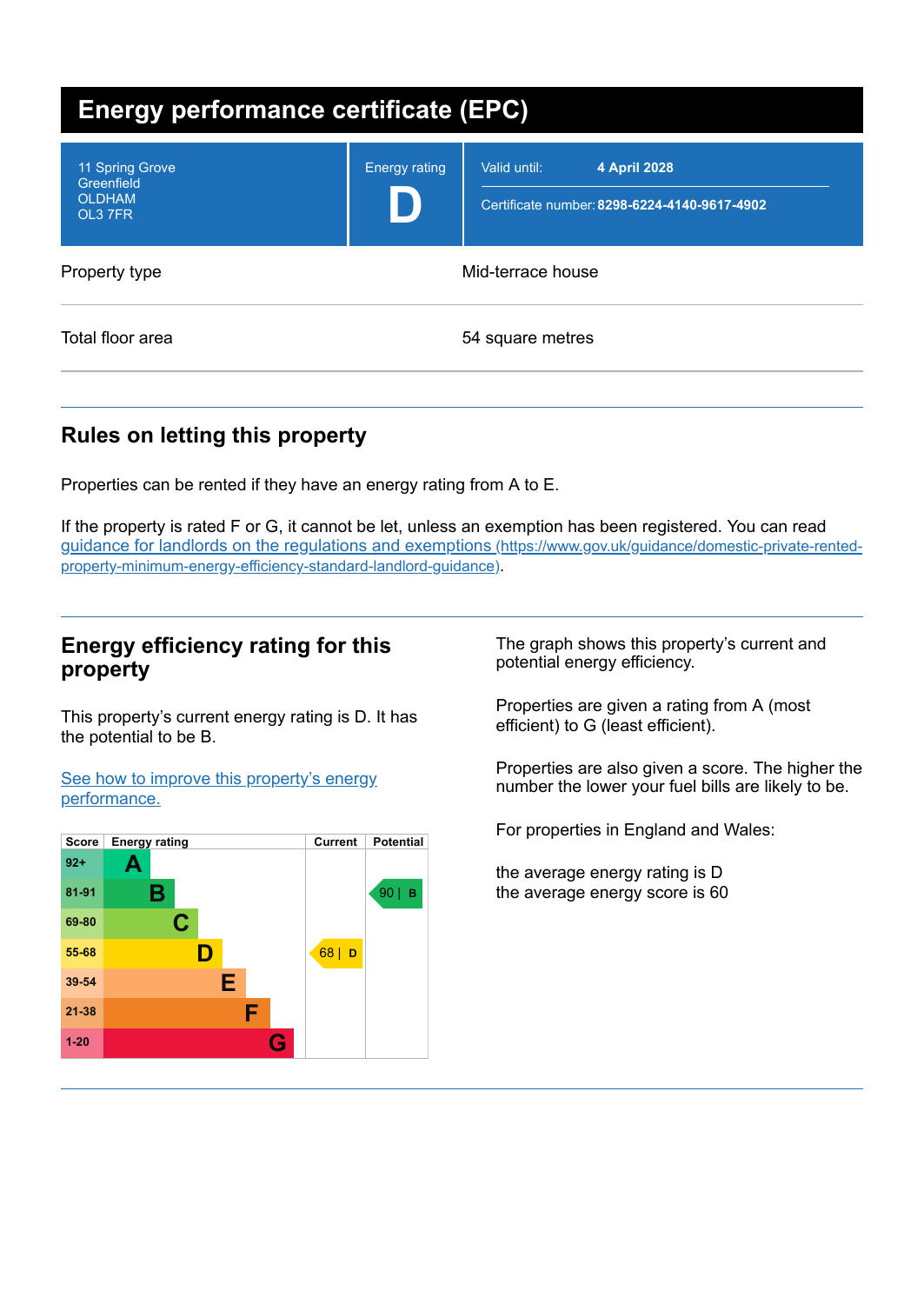## **Breakdown of property's energy performance**

This section shows the energy performance for features of this property. The assessment does not consider the condition of a feature and how well it is working.

Each feature is assessed as one of the following:

- very good (most efficient)
- good
- average
- poor
- very poor (least efficient)

When the description says "assumed", it means that the feature could not be inspected and an assumption has been made based on the property's age and type.

| <b>Feature</b>       | <b>Description</b>                                        | Rating    |
|----------------------|-----------------------------------------------------------|-----------|
| Wall                 | Sandstone or limestone, as built, no insulation (assumed) | Very poor |
| Roof                 | Pitched, 75 mm loft insulation                            | Average   |
| Window               | Fully double glazed                                       | Average   |
| Main heating         | Boiler and radiators, mains gas                           | Good      |
| Main heating control | Programmer and room thermostat                            | Average   |
| Hot water            | From main system                                          | Good      |
| Lighting             | Low energy lighting in all fixed outlets                  | Very good |
| Floor                | Solid, no insulation (assumed)                            | N/A       |
| Secondary heating    | Room heaters, electric                                    | N/A       |

#### **Primary energy use**

The primary energy use for this property per year is 283 kilowatt hours per square metre (kWh/m2).

### **Additional information**

Additional information about this property:

• Stone walls present, not insulated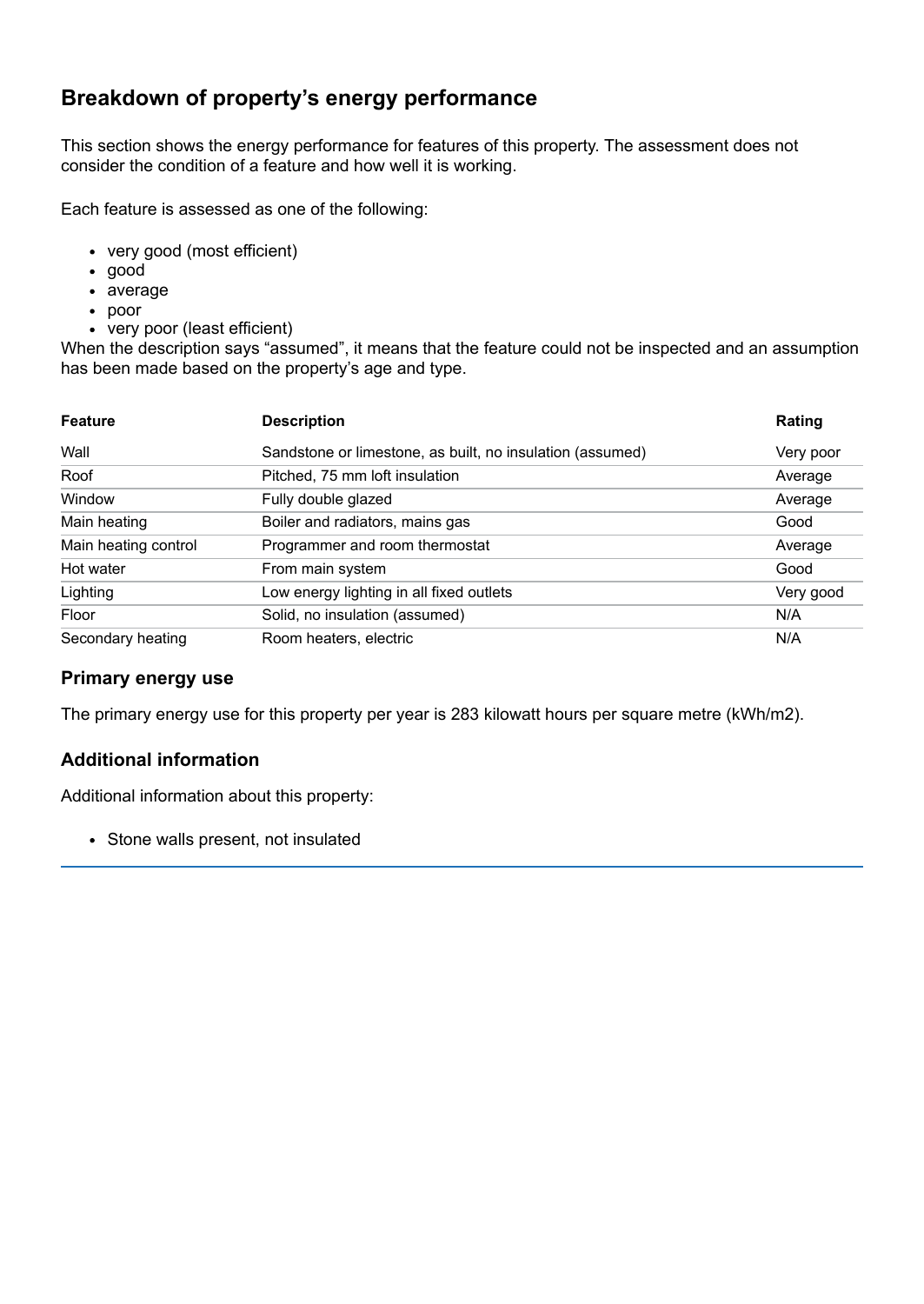| <b>Environmental impact of this</b><br>property                                                        |                 | This property produces                                                                                                                        | 2.7 tonnes of CO2 |
|--------------------------------------------------------------------------------------------------------|-----------------|-----------------------------------------------------------------------------------------------------------------------------------------------|-------------------|
| This property's current environmental impact<br>rating is C. It has the potential to be A.             |                 | This property's potential<br>production                                                                                                       | 1.0 tonnes of CO2 |
| Properties are rated in a scale from A to G<br>based on how much carbon dioxide (CO2) they<br>produce. |                 | By making the recommended changes, you<br>could reduce this property's CO2 emissions by<br>1.7 tonnes per year. This will help to protect the |                   |
| Properties with an A rating produce less CO2                                                           |                 | environment.                                                                                                                                  |                   |
| than G rated properties.                                                                               |                 | Environmental impact ratings are based on<br>assumptions about average occupancy and                                                          |                   |
| An average household<br>produces                                                                       | 6 tonnes of CO2 | energy use. They may not reflect how energy is<br>consumed by the people living at the property.                                              |                   |

# <span id="page-2-0"></span>**How to improve this property's energy performance**

Making any of the recommended changes will improve this property's energy efficiency.

If you make all of the recommended changes, this will improve the property's energy rating and score from D (68) to B (90).

| <b>Recommendation</b>                   | <b>Typical installation cost</b> | <b>Typical yearly saving</b> |
|-----------------------------------------|----------------------------------|------------------------------|
| 1. Increase loft insulation to 270 mm   | £100 - £350                      | £29                          |
| 2. Internal or external wall insulation | £4.000 - £14.000                 | £109                         |
| 3. Solar water heating                  | £4.000 - £6.000                  | £29                          |
| 4. Solar photovoltaic panels            | £5,000 - £8,000                  | £255                         |

## **Paying for energy improvements**

Find energy grants and ways to save energy in your home. [\(https://www.gov.uk/improve-energy-efficiency\)](https://www.gov.uk/improve-energy-efficiency)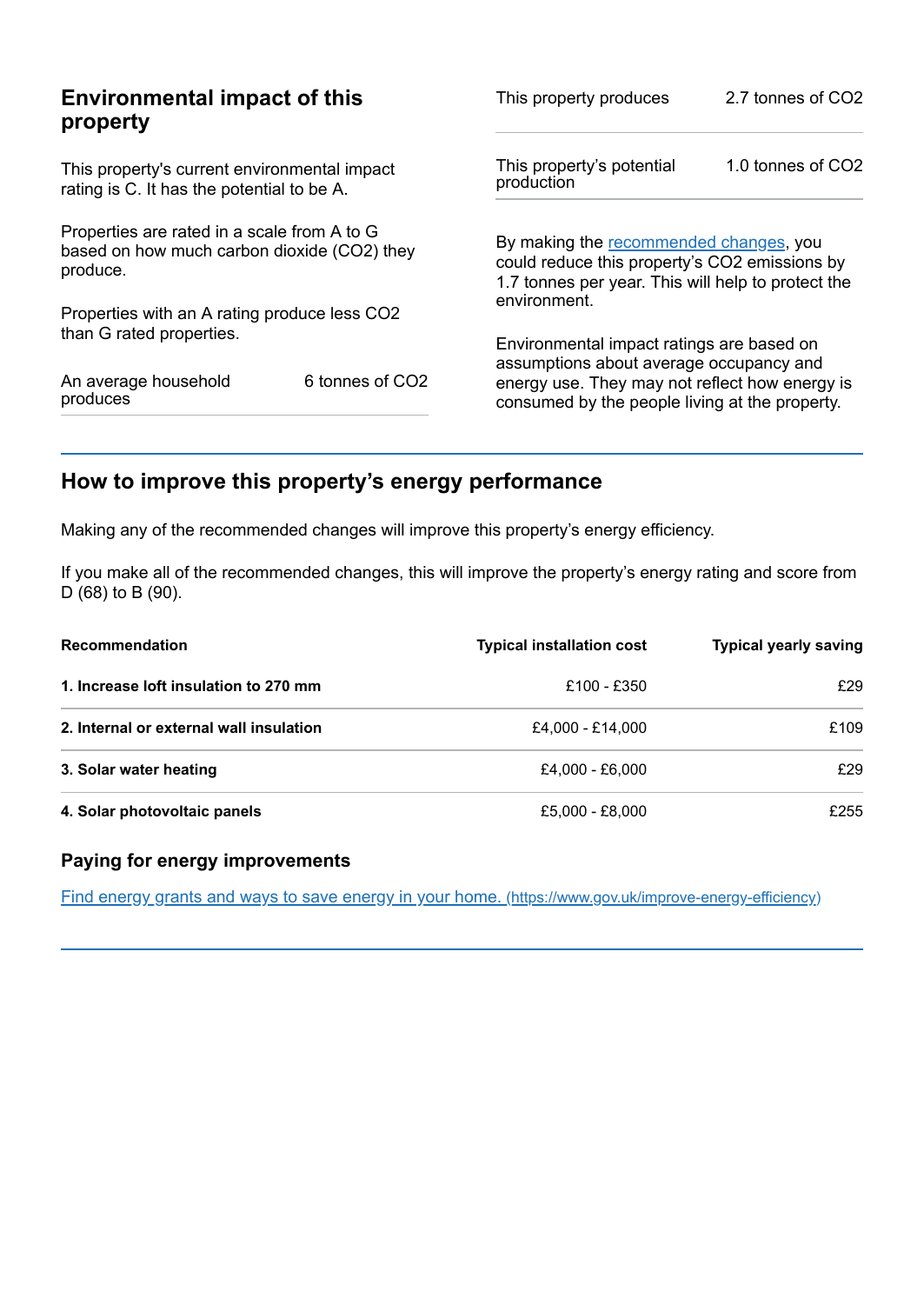| <b>Estimated energy use and</b><br>potential savings                                                                                                                                                                                                                                                              |      | Heating use in this property                                                                                        |                        |
|-------------------------------------------------------------------------------------------------------------------------------------------------------------------------------------------------------------------------------------------------------------------------------------------------------------------|------|---------------------------------------------------------------------------------------------------------------------|------------------------|
| Estimated yearly energy<br>cost for this property                                                                                                                                                                                                                                                                 | £657 | Heating a property usually makes up the<br>majority of energy costs.<br>Estimated energy used to heat this property |                        |
| Potential saving                                                                                                                                                                                                                                                                                                  | £167 | Space heating                                                                                                       | 7227 kWh per year      |
| The estimated cost shows how much the<br>average household would spend in this property<br>for heating, lighting and hot water. It is not based<br>on how energy is used by the people living at the<br>property.<br>The estimated saving is based on making all of<br>the recommendations in how to improve this |      | Water heating                                                                                                       | 1762 kWh per year      |
|                                                                                                                                                                                                                                                                                                                   |      | Potential energy savings by installing<br>insulation                                                                |                        |
|                                                                                                                                                                                                                                                                                                                   |      | Type of insulation                                                                                                  | Amount of energy saved |
| property's energy performance.                                                                                                                                                                                                                                                                                    |      | Loft insulation                                                                                                     | 508 kWh per year       |
| For advice on how to reduce your energy bills<br>visit Simple Energy Advice<br>(https://www.simpleenergyadvice.org.uk/).                                                                                                                                                                                          |      | Solid wall insulation                                                                                               | 1901 kWh per year      |